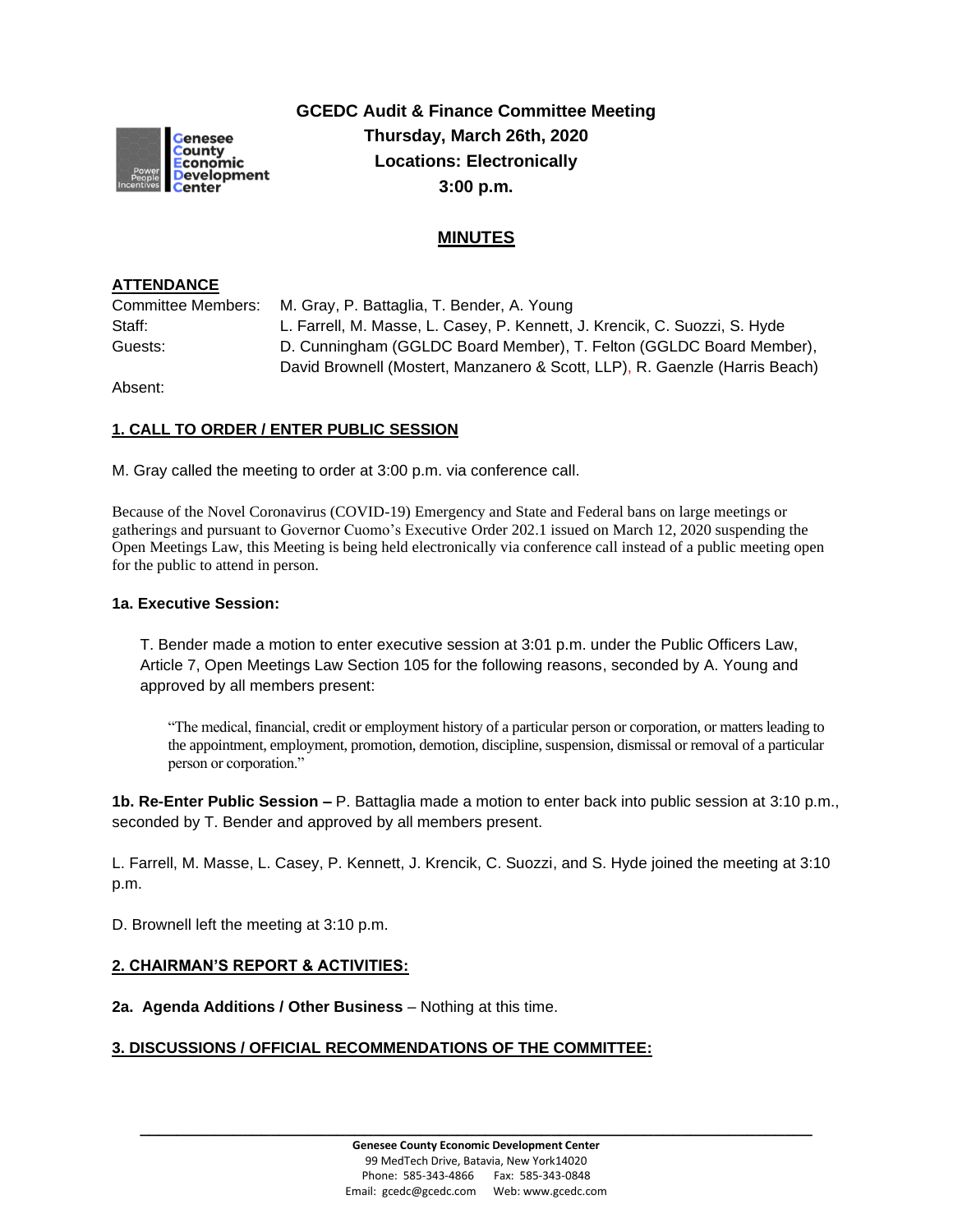**3a. 12/31/2019 Audit –** M. Gray shared that David Brownell of Mostert, Manzanero & Scott, LLP reviewed the audit with the committee and answered questions in regard to the audit. L. Farrell stated that the management letter states that no material deficiencies in internal controls were identified during the audit. It is their opinion that the audited financial statements present fairly, in all material respects, the financial position of the GCEDC as of December 31, 2019 in accordance with accounting principles generally accepted in the United States of America.

**P. Battaglia made a motion to recommend to the full Board the approval of the 12/31/2019 Audit; the motion was seconded by A. Young. Roll call resulted as follows:**

| P. Battaglia | - Yes |
|--------------|-------|
| M. Grav      | - Yes |
| T. Bender    | - Yes |
| A. Young     | - Yes |

## **The item was approved as presented.**

Prior to discussion of agenda item 3b, M. Gray recused himself and left the conference call. M. Gray stated that he would not participate in the discussion due to a conflict of interest as the co-owner of a company that has a loan with the GGLDC. The Deferral & Extension of Loans topic is on both the EDC and LDC agendas for discussion.

**3b. Deferral & Extension of Loans -** Regarding the current situation regarding COVID-19, the GCEDC should consider a deferment of principal and interest on loans for a six-month period, at which time normal principal and interest payments will resume. The amortization of the loan will be extended by that six-month deferral period.

The Committee points of discussion:

- 1. Any company with an existing loan with the GCEDC must request a loan deferment and quantify economic injury due to COVID-19.
- 2. GCEDC staff determines, as requests are received, if the company qualifies for a loan deferment not to exceed 6 months.
- 3. Not openly marketed in the community.

**A. Young made a motion to recommend to the full Board that 1) any company with an existing loan with the GCEDC must request a loan deferment and quantify economic injury due to COVID-19 and 2) staff is authorized to determine, as requests are received, if the company qualifies for a loan deferment not to exceed 6 months; the motion was seconded by T. Bender. Roll call resulted as follows:**

| P. Battaglia | - Yes    |
|--------------|----------|
| M. Gray      | - Absent |
| T. Bender    | - Yes    |

A. Young - Yes

#### **The item was approved as presented.**

M. Gray rejoined the meeting at 3:33 p.m.

**\_\_\_\_\_\_\_\_\_\_\_\_\_\_\_\_\_\_\_\_\_\_\_\_\_\_\_\_\_\_\_\_\_\_\_\_\_\_\_\_\_\_\_\_\_\_\_\_\_\_\_\_\_\_\_\_\_\_\_\_\_\_\_\_\_\_\_\_\_\_\_\_**